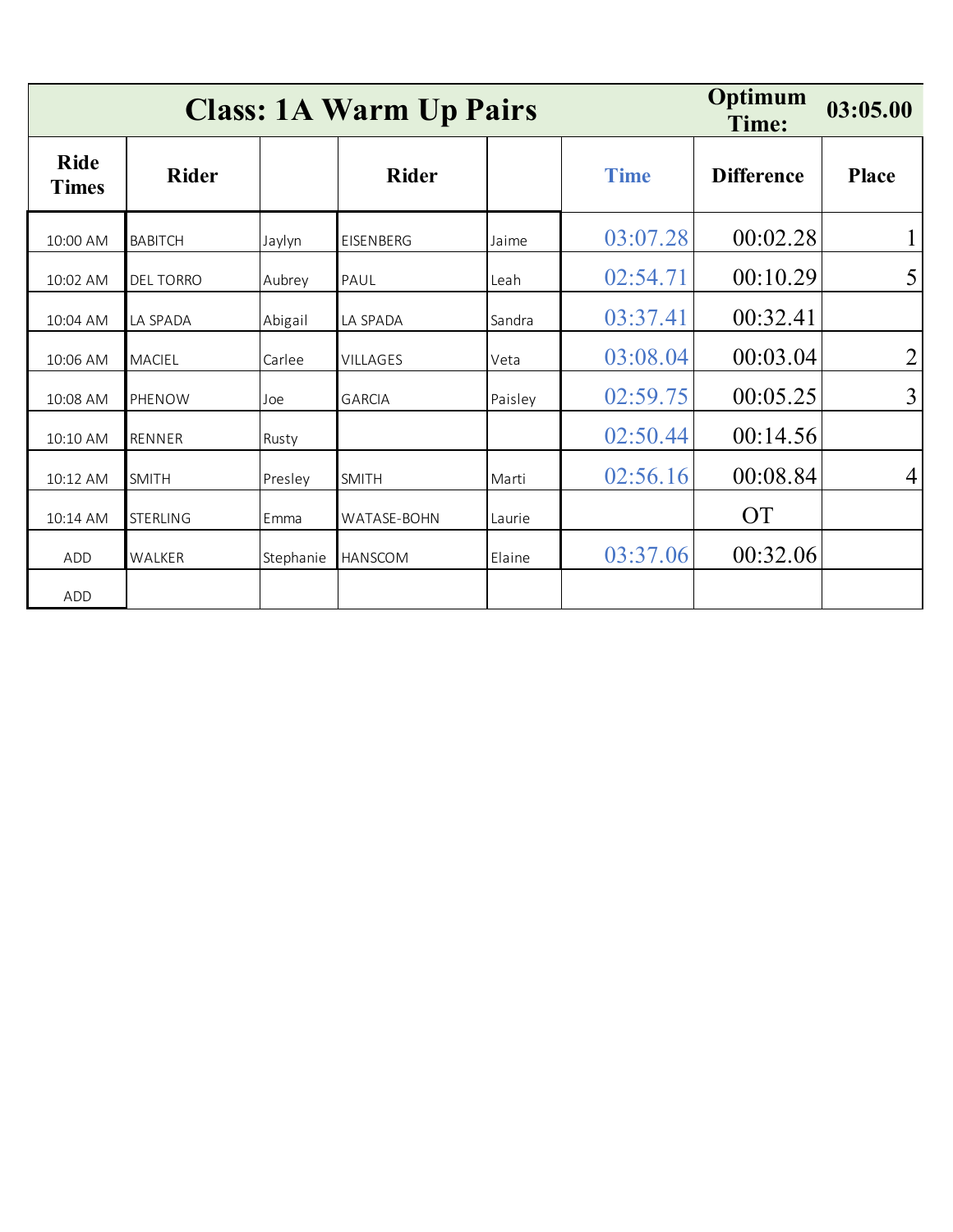| <b>Oct Hunter Pace</b>      |                                  |         |             |                      |                |                |  |  |  |
|-----------------------------|----------------------------------|---------|-------------|----------------------|----------------|----------------|--|--|--|
|                             | <b>Class: 1B Warm Up Singles</b> |         |             | <b>Optimum Time:</b> |                | 03:05.0        |  |  |  |
| <b>Ride</b><br><b>Times</b> | <b>Rider</b>                     |         | <b>Time</b> | <b>Difference</b>    | <b>Place</b>   | <b>Points</b>  |  |  |  |
| 10:16 AM                    | <b>DEL TORRO</b>                 | Aubrey  | 02:46.63    | 00:18.37             |                |                |  |  |  |
| 10:18 AM                    | LA SPADA                         | Abigail | 02:44.00    | 00:21.00             |                |                |  |  |  |
| 10:20 AM                    | LA SPADA                         | Sandra  | 02:39.03    | 00:25.97             |                |                |  |  |  |
| 10:22 AM                    | <b>MACIEL</b>                    | Carlee  | 02:55.43    | 00:09.57             | 3              | 3              |  |  |  |
| 10:24 AM                    | PHENOW                           | Joe     | 03:05.21    | 00:00.21             | 1              | 5              |  |  |  |
| 10:26 AM                    | PHENOW                           | Mary    | <b>SC</b>   | scratch              |                |                |  |  |  |
| 10:28 AM                    | <b>RENNER</b>                    | Rusty   | 02:40.75    | 00:24.25             |                |                |  |  |  |
| 10:30 AM                    | <b>VILLAGES</b>                  | Veta    | 02:44.16    | 00:20.84             |                |                |  |  |  |
| 10:32 AM                    | <b>GLOVER</b>                    | Ryan    | <b>SC</b>   | scratch              |                |                |  |  |  |
| 10:34 AM                    | <b>HUTTON</b>                    | Cate    | 02:40.28    | 00:24.72             |                |                |  |  |  |
| 10:36 AM                    | <b>MAKARCZYK</b>                 | Nora    | 03:26.62    | 00:21.62             |                |                |  |  |  |
| 10:38 AM                    | <b>MARCHMAN</b>                  | Heather | 03:10.65    | 00:05.65             | $\overline{2}$ | 4              |  |  |  |
| 10:40 AM                    | PALERMO                          | Lisa    | 03:14.75    | 00:09.75             | 4              | $\overline{2}$ |  |  |  |
| 10:42 AM                    | <b>POWERS</b>                    | Katie   | 02:51.94    | 00:13.06             | 5              | $\mathbf 1$    |  |  |  |
| ADD                         | LAMBRECHT                        | Aubrey  |             |                      |                |                |  |  |  |
| <b>ADD</b>                  | <b>GROOM</b>                     | Melissa | 03:20.22    | 00:15.22             |                |                |  |  |  |
| <b>ADD</b>                  | LUCASEY                          | Rebecca | 03:43.16    | 00:38.16             |                |                |  |  |  |
| ADD                         | <b>GARCIA</b>                    | Paisley | 02:47.54    | 00:17.46             |                |                |  |  |  |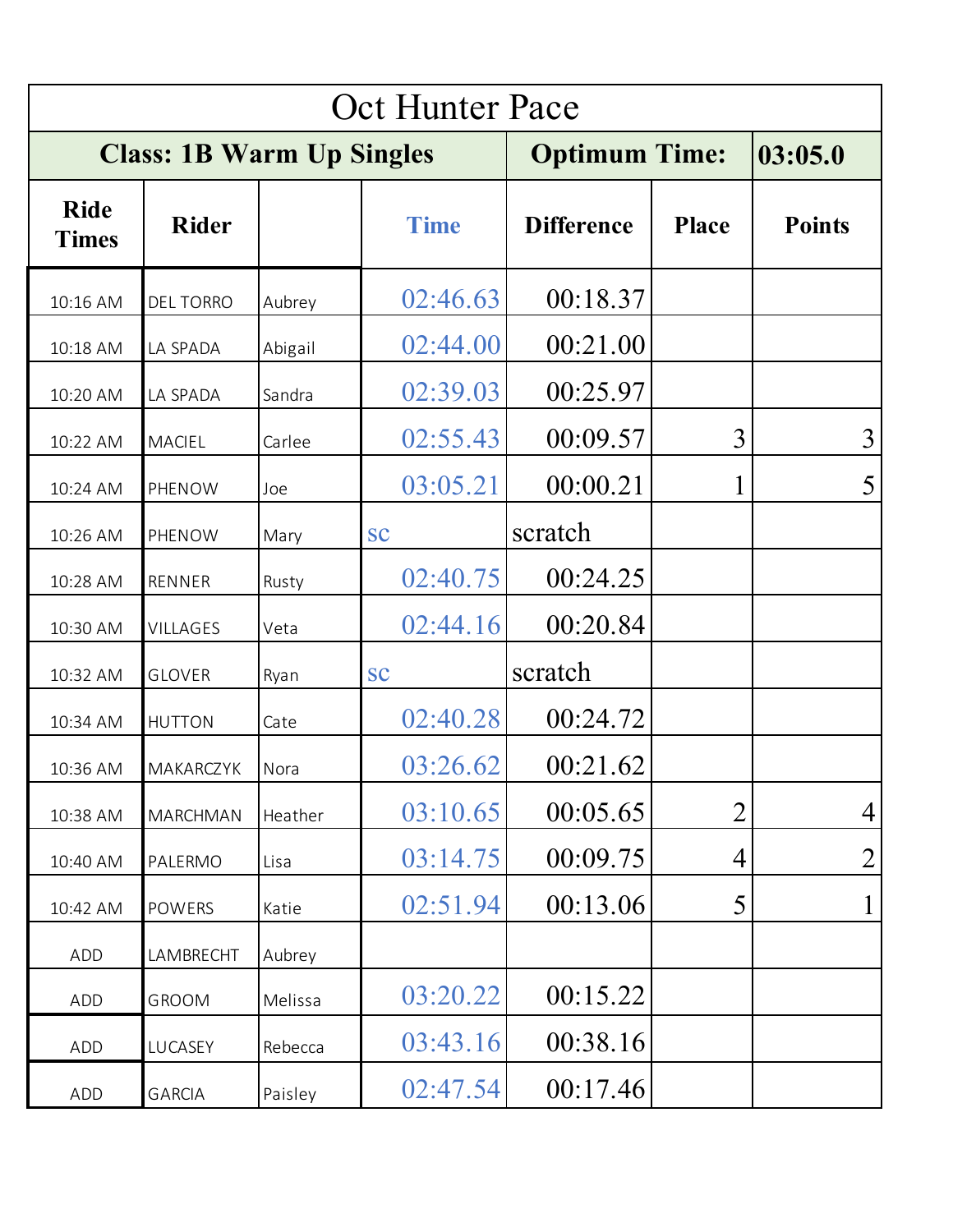| <b>Oct Hunter Pace</b>      |                                   |                  |                |          |             |                   |                |  |
|-----------------------------|-----------------------------------|------------------|----------------|----------|-------------|-------------------|----------------|--|
|                             | <b>Class: 2A Elementary Pairs</b> | Optimum<br>Time: | 03:46.0        |          |             |                   |                |  |
| <b>Ride</b><br><b>Times</b> | <b>Rider</b>                      |                  | <b>Rider</b>   |          | <b>Time</b> | <b>Difference</b> | <b>Place</b>   |  |
| 10:44 AM                    | <b>HERSHOCK</b>                   | Rebecca          | <b>HANSCOM</b> | Elaine   |             |                   |                |  |
| 10:46 AM                    | <b>DEL TORRO</b>                  | Aubrey           | PAUL           | Leah     | <b>RF</b>   | <b>RF</b>         |                |  |
| 10:48 AM                    | LA SPADA                          | Abigail          | LA SPADA       | Sandra   | 04:02.04    | 00:16.04          | 3              |  |
| 10:50 AM                    | <b>HUTTON</b>                     | Cate             | <b>MATTOX</b>  | Julie    | 04:36.52    | 00:50.52          |                |  |
| 10:52 AM                    | <b>MACIEL</b>                     | Carlee           | VILLAGES       | Veta     | 04:12.04    | 00:26.04          | $\overline{4}$ |  |
| 10:54 AM                    | PHENOW                            | Joe              | PHENOW         | Mary     | 04:32.87    | 00:46.87          |                |  |
| 10:56 AM                    | <b>POWERS</b>                     | Katie            | <b>BRUNNER</b> | Michelle | 03:42.91    | 00:03.09          | $\mathbf{1}$   |  |
| 10:58 AM                    | <b>BABITCH</b>                    | Jaylyn           | EISENBERG      | Jaime    | 03:40.25    | 00:05.75          | $\overline{2}$ |  |
| 11:00 AM                    | <b>GRUENIG</b>                    | Caroline         | <b>MATTOX</b>  | Julie    | 05:10.12    | 01:24.12          |                |  |
| 11:02 AM                    | <b>SMITH</b>                      | Presley          | <b>SMITH</b>   | Marti    | <b>SCR</b>  | S                 |                |  |
| 11:04 AM                    | <b>STERLING</b>                   | Emma             | WATASE-BOHN    | Laurie   | 04:20.41    | 00:34.41          |                |  |
| 11:06 AM                    | <b>BAZE</b>                       | Alexis           | <b>KIER</b>    | Lilly    | 04:18.59    | 00:32.59          | 5              |  |
| 11:08 AM                    | <b>HARVEY</b>                     | Suzanne          | POTZ           | Jennifer | 04:26.50    | 00:40.50          |                |  |
| 11:10 AM                    | WALKER                            | Stephanie        | <b>HANSCOM</b> | Elaine   | 04:20.69    | 00:34.69          |                |  |
| 11:12 AM                    | PALERMO                           | Lisa             | <b>MATTOX</b>  | Julie    | 05:45.72    | 01:59.72          |                |  |
| 11:14 AM                    |                                   |                  |                |          |             |                   |                |  |
| ADD                         |                                   |                  |                |          |             |                   |                |  |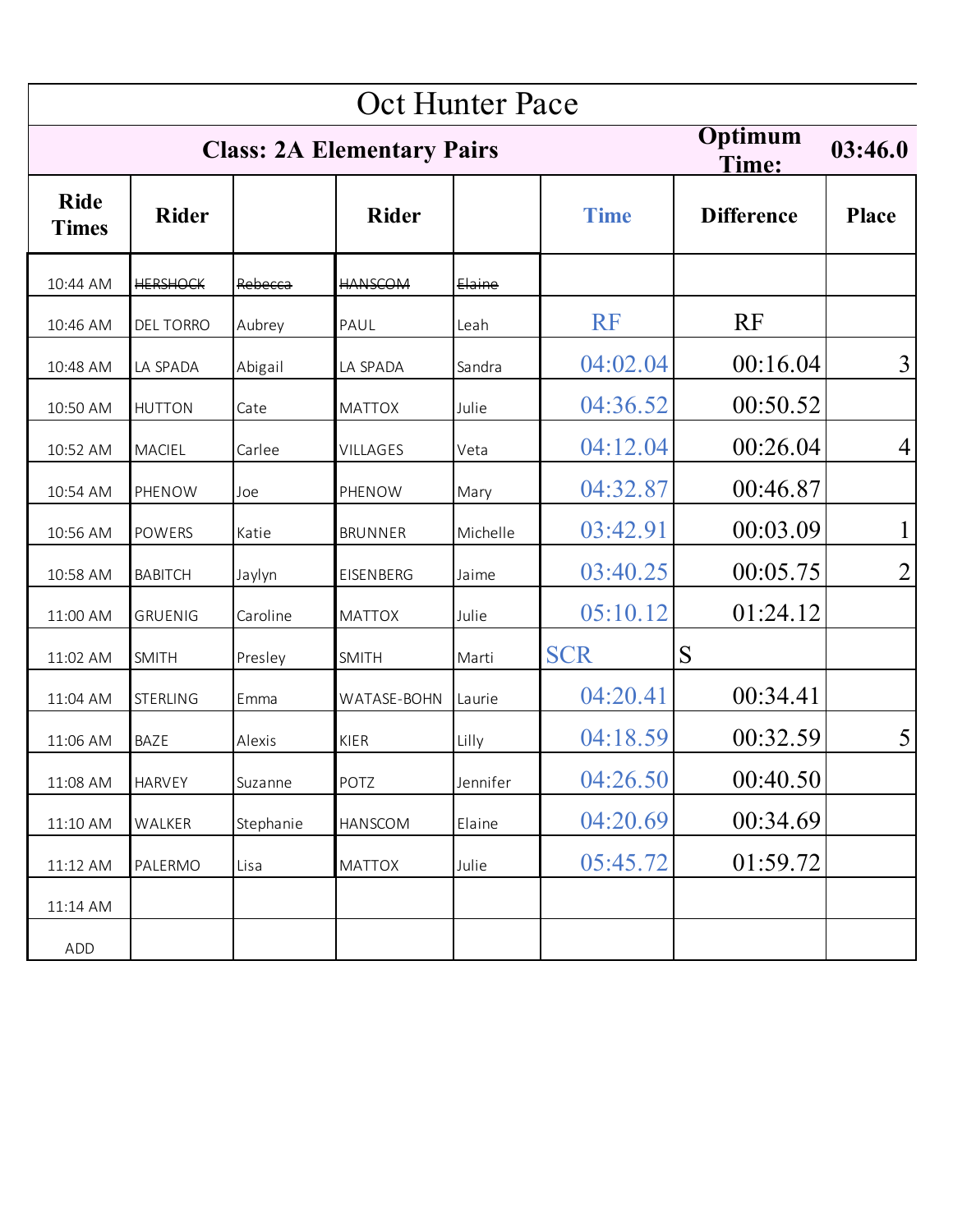| <b>Oct Hunter Pace</b>      |                                     |          |             |                   |                |  |  |  |
|-----------------------------|-------------------------------------|----------|-------------|-------------------|----------------|--|--|--|
|                             | <b>Class: 2B Elementary Singles</b> |          |             | Optimum<br>Time:  | 03:46.0        |  |  |  |
| <b>Ride</b><br><b>Times</b> | <b>Rider</b>                        |          | <b>Time</b> | <b>Difference</b> | Place          |  |  |  |
| 11:16 AM                    | DEL TORRO                           | Aubrey   | 04:24.38    | 00:38.38          |                |  |  |  |
| 11:18 AM                    | LA SPADA                            | Abigail  | 03:44.81    | 00:01.19          | L              |  |  |  |
| 11:20 AM                    | LA SPADA                            | Sandra   | 03:28.42    | 00:17.58          |                |  |  |  |
| 11:22 AM                    | MACIEL                              | Carlee   | 04:18.28    | 00:32.28          |                |  |  |  |
| 11:24 AM                    | PHENOW                              | Joe      | 03:33.10    | 00:12.90          |                |  |  |  |
| 11:26 AM                    | PHENOW                              | Mary     | scr         | S                 |                |  |  |  |
| 11:28 AM                    | VILLAGES                            | Veta     | 03:29.15    | 00:16.85          |                |  |  |  |
| 11:30 AM                    | <b>HUTTON</b>                       | Cate     | 04:21.22    | 00:35.22          |                |  |  |  |
| 11:32 AM                    | PALERMO                             | Lisa     | 04:28.78    | 00:42.78          |                |  |  |  |
| 11:34 AM                    | <b>BRUNNER</b>                      | Michelle |             | S                 |                |  |  |  |
| 11:36 AM                    | <b>HARVEY</b>                       | Suzanne  | 03:56.06    | 00:10.06          |                |  |  |  |
| 11:38 AM                    | KIER                                | Lilly    | 03:58.16    | 00:12.16          |                |  |  |  |
| 11:40 AM                    | POTZ                                | Jennifer | 04:23.53    | 00:37.53          |                |  |  |  |
| 11:42 AM                    | RENNER                              | Rusty    | 03:59.35    | 00:13.35          |                |  |  |  |
| 11:44 AM                    | GLOVER                              | Ryan     | 04:02.35    | 00:16.35          |                |  |  |  |
| 11:46 AM                    | MARCHMAN                            | Heather  | 04:59.19    | 01:13.19          |                |  |  |  |
| 11:48 AM                    | <b>BOICELLI</b>                     | Arabella | 04:31.82    | 00:45.82          |                |  |  |  |
| 11:50 AM                    | CHRISTIANSEN Robin                  |          | scr         | S                 |                |  |  |  |
| 11:52 AM                    | <b>DICKENS</b>                      | Mila     | 03:26.41    | 00:19.59          |                |  |  |  |
| 11:54 AM                    | <b>KISSACK</b>                      | MaKenna  | 04:19.60    | 00:33.60          |                |  |  |  |
| 11:56 AM                    | <b>ROBERTS</b>                      | Shannon  | <b>SCT</b>  | S                 |                |  |  |  |
| 11:58 AM                    | THOMPSON                            | Jessie   | 03:40.35    | 00:05.65          | 4              |  |  |  |
| ADD                         | LAMBRECHT                           | Aubrey   | 04:32.62    | 00:46.62          |                |  |  |  |
| ADD                         | <b>GROOM</b>                        | Melissa  | 03:33.39    | 00:12.61          |                |  |  |  |
| ADD                         | <b>HAUCO</b>                        | Deborah  | 03:39.05    | 00:06.95          | 5              |  |  |  |
| ADD                         | LUCASEY                             | Rebecca  | 03:48.71    | 00:02.71          | 3              |  |  |  |
| ADD                         | <b>KIRTH</b>                        | Katrina  | 03:44.13    | 00:01.87          | $\overline{2}$ |  |  |  |
| ADD                         | <b>SMITH</b>                        | Marti    | <b>RF</b>   | rf                |                |  |  |  |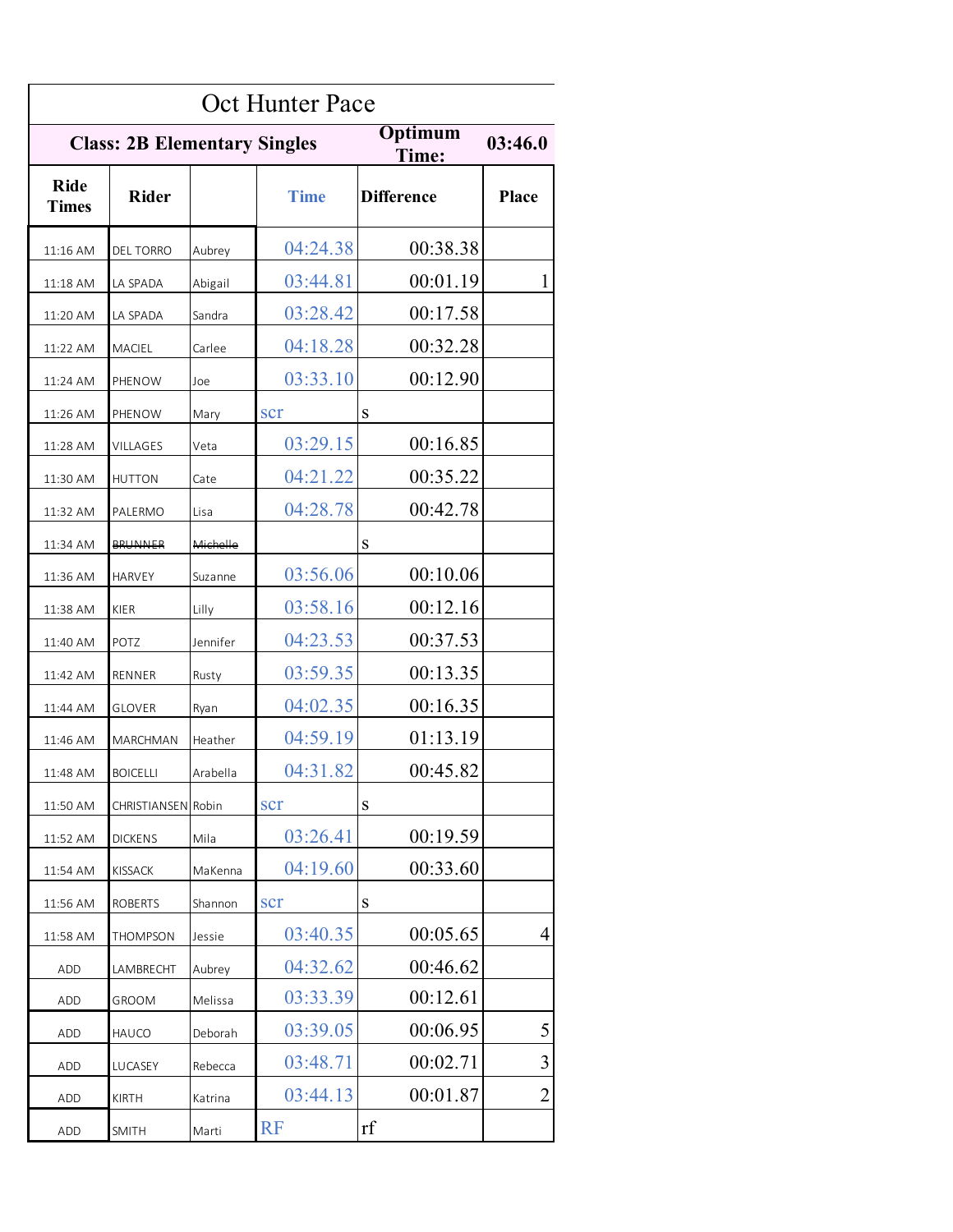| <b>Oct Hunter Pace</b>      |                                            |                  |                 |              |             |                   |                |  |
|-----------------------------|--------------------------------------------|------------------|-----------------|--------------|-------------|-------------------|----------------|--|
|                             | <b>Class: 3A Low Beginner Novice Pairs</b> | Optimum<br>Time: | 03:32.0         |              |             |                   |                |  |
| <b>Ride</b><br><b>Times</b> | <b>Rider</b>                               |                  |                 | <b>Rider</b> | <b>Time</b> | <b>Difference</b> | <b>Place</b>   |  |
| 12:00 PM                    | <b>HUTTON</b>                              | Cate             | <b>MATTOX</b>   | Julie        | 04:28.15    | 00:56.15          | 4              |  |
| 12:02 PM                    | <b>DEL TORRO</b>                           | Aubrey           | PAUL            | Leah         | 05:15.14    | 01:43.14          |                |  |
| 12:04 PM                    | LA SPADA                                   | Abigail          | <b>BROWN</b>    | Cierra       | 03:43.28    | 00:11.28          | 1              |  |
| 12:06 PM                    | PHENOW                                     | Joe              | <b>GARCIA</b>   | Paisley      | 04:34.88    | 01:02.88          | 5              |  |
| 12:08 PM                    | <b>BRUNNER</b>                             | Michelle         | <b>HARVEY</b>   | Suz          | 04:04.22    | 00:32.22          | $\overline{2}$ |  |
| 12:10 PM                    | PALERMO                                    | Lisa             | <b>MATTOX</b>   | Julie        | 05:29.78    | 01:57.78          |                |  |
| 12:12 PM                    | <b>HARVEY</b>                              | Suzanne          | POTZ            | Jennifer     | scr         | S                 |                |  |
| 12:14 PM                    | RENNER                                     | Rusty            | <b>TAYLOR</b>   | Shianne      | 04:58.35    | 01:26.35          |                |  |
| 12:16 PM                    | <b>BABITCH</b>                             | Jaylyn           | EISENBERG       | Jaime        | 04:49.84    | 01:17.84          |                |  |
| 12:18 PM                    | <b>HERSHOCK</b>                            | Rebecca          | <b>WALKER</b>   | Stephanie    | scr         | S                 |                |  |
| 12:20 PM                    | <b>THOMPSON</b>                            | Holly            | THOMPSON        | Matt         | 05:23.56    | 01:51.56          |                |  |
| 12:22 PM                    | <b>GRUENIG</b>                             | Caroline         | <b>MATTOX</b>   | Julie        | 05:42.78    | 02:10.78          |                |  |
| ADD                         | <b>KISSACK</b>                             |                  | <b>BOICELLI</b> |              | 04:13.38    | 00:41.38          | 3              |  |
| <b>ADD</b>                  | <b>MACIEL</b>                              |                  | <b>VILLAGES</b> |              | 04:46.28    | 01:14.28          |                |  |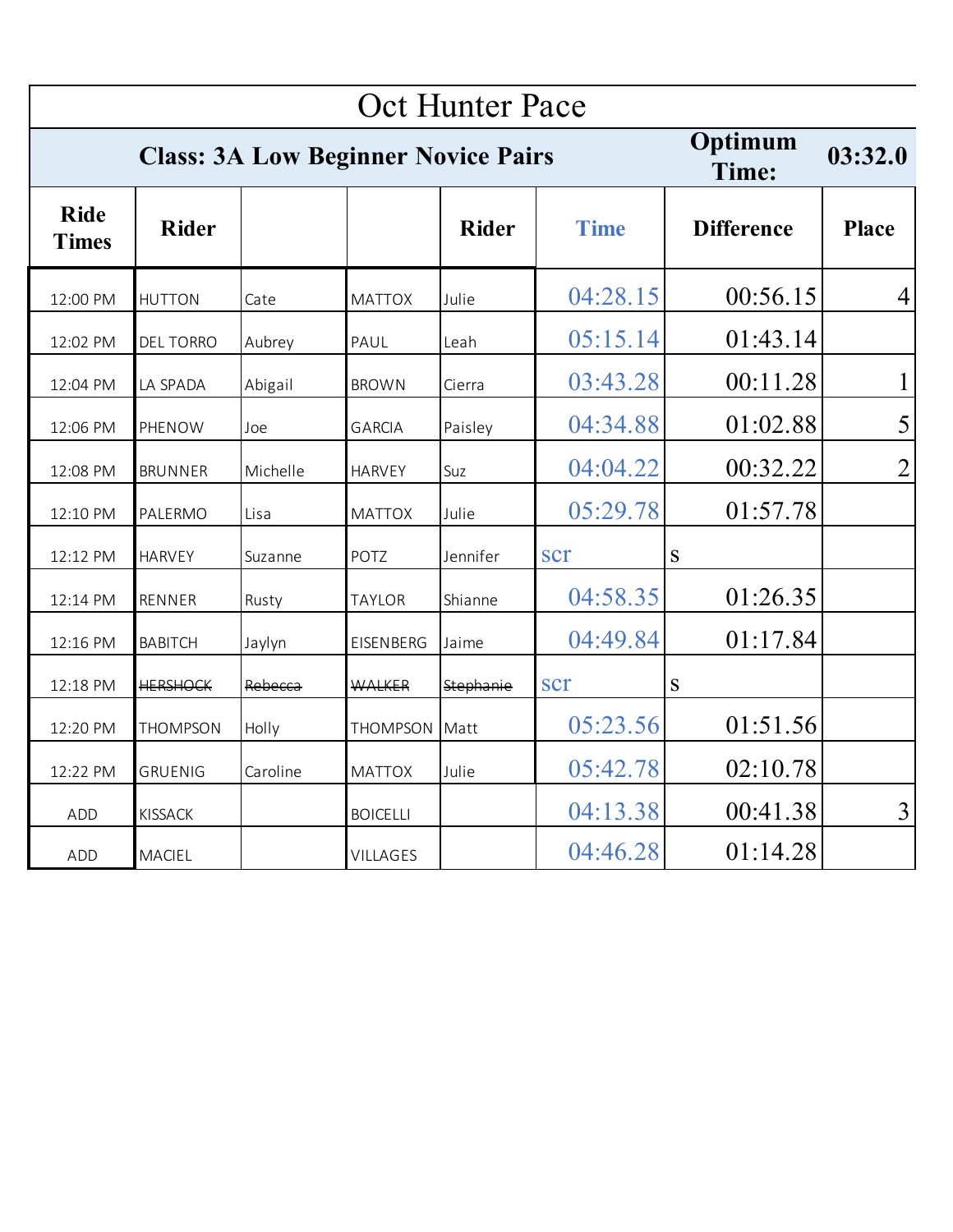| <b>Oct Hunter Pace</b> |                                              |          |           |                      |           |                   |                |                |  |
|------------------------|----------------------------------------------|----------|-----------|----------------------|-----------|-------------------|----------------|----------------|--|
|                        | <b>Class: 3B Low Beginner Novice Singles</b> |          |           | <b>Optimum Time:</b> |           | 03:32.0           |                |                |  |
| <b>Ride Times</b>      | <b>Rider</b>                                 |          |           | <b>Time</b>          |           | <b>Difference</b> | <b>Place</b>   | <b>Points</b>  |  |
| 12:24 PM               | <b>DEL TORRO</b>                             | Aubrey   |           | 05:19.20             |           | 01:47.20          |                |                |  |
| 12:26 PM               | LA SPADA                                     | Abigail  |           | 03:21.88             |           | 00:10.12          |                |                |  |
| 12:28 PM               | PHENOW                                       | Joe      |           | 03:39.10             |           | 00:07.10          | 5              |                |  |
| 12:30 PM               | PHENOW                                       | Mary     | S         |                      | S         |                   |                |                |  |
| 12:32 PM               | POTZ                                         | Jennifer |           | 04:28.06             |           | 00:56.06          |                |                |  |
| 12:34 PM               | <b>RENNER</b>                                | Rusty    |           | 04:19.47             |           | 00:47.47          |                |                |  |
| 12:36 PM               | PAUL                                         | Leah     | S         |                      | S         |                   |                |                |  |
| 12:38 PM               | <b>BROWN</b>                                 | Cierra   |           | 04:01.34             |           | 00:29.34          |                |                |  |
| 12:40 PM               | <b>TAYLOR</b>                                | Shianne  |           | 03:31.19             |           | 00:00.81          | $\overline{2}$ | 4              |  |
| 12:42 PM               | MARCHMAN                                     | Heather  | <b>SC</b> |                      | S         |                   |                |                |  |
| 12:44 PM               | <b>BOICELLI</b>                              | Arabella |           | 03:29.42             |           | 00:02.58          | 3              | 3              |  |
| 12:46 PM               | CHRISTIANSEN                                 | Robin    | <b>SC</b> |                      | S         |                   |                |                |  |
| 12:48 PM               | <b>DICKENS</b>                               | Mila     |           | 03:56.38             |           | 00:24.38          |                |                |  |
| 12:50 PM               | <b>KISSACK</b>                               | MaKenna  | <b>SC</b> |                      | ${\bf S}$ |                   |                |                |  |
| 12:52 PM               | <b>ROBERTS</b>                               | Shannon  | S         |                      | S         |                   |                |                |  |
| 12:54 PM               | <b>THOMPSON</b>                              | Jessie   |           | 03:54.66             |           | 00:22.66          |                |                |  |
| 12:56 PM               | <b>SMITH</b>                                 | Marti    | <b>SC</b> |                      | ${\bf S}$ |                   |                |                |  |
| 12:58 PM               | <b>MAKARCZYK</b>                             | Nora     |           | 05:25.22             |           | 01:53.22          |                |                |  |
| 1:00 PM                | LEKUTIS                                      | Chris    | <b>SC</b> |                      | ${\bf S}$ |                   |                |                |  |
| 1:02 PM                | LUDWIG                                       | Jenny    |           | 03:31.94             |           | 00:00.06          | 1              | 5              |  |
| 1:04 PM                | ZGRAGGEN                                     | Audrey   |           | 03:50.88             |           | 00:18.88          |                |                |  |
| <b>ADD</b>             | <b>BRUNNER</b>                               | Michelle |           | 03:22.58             |           | 00:09.42          |                |                |  |
| ADD                    | LAMBRECHT                                    | Aubrey   |           | 03:28.25             |           | 00:03.75          | 4              | $\overline{2}$ |  |
| ADD                    | <b>HAUCO</b>                                 | Deborah  |           | 05:00.37             |           | 01:28.37          |                |                |  |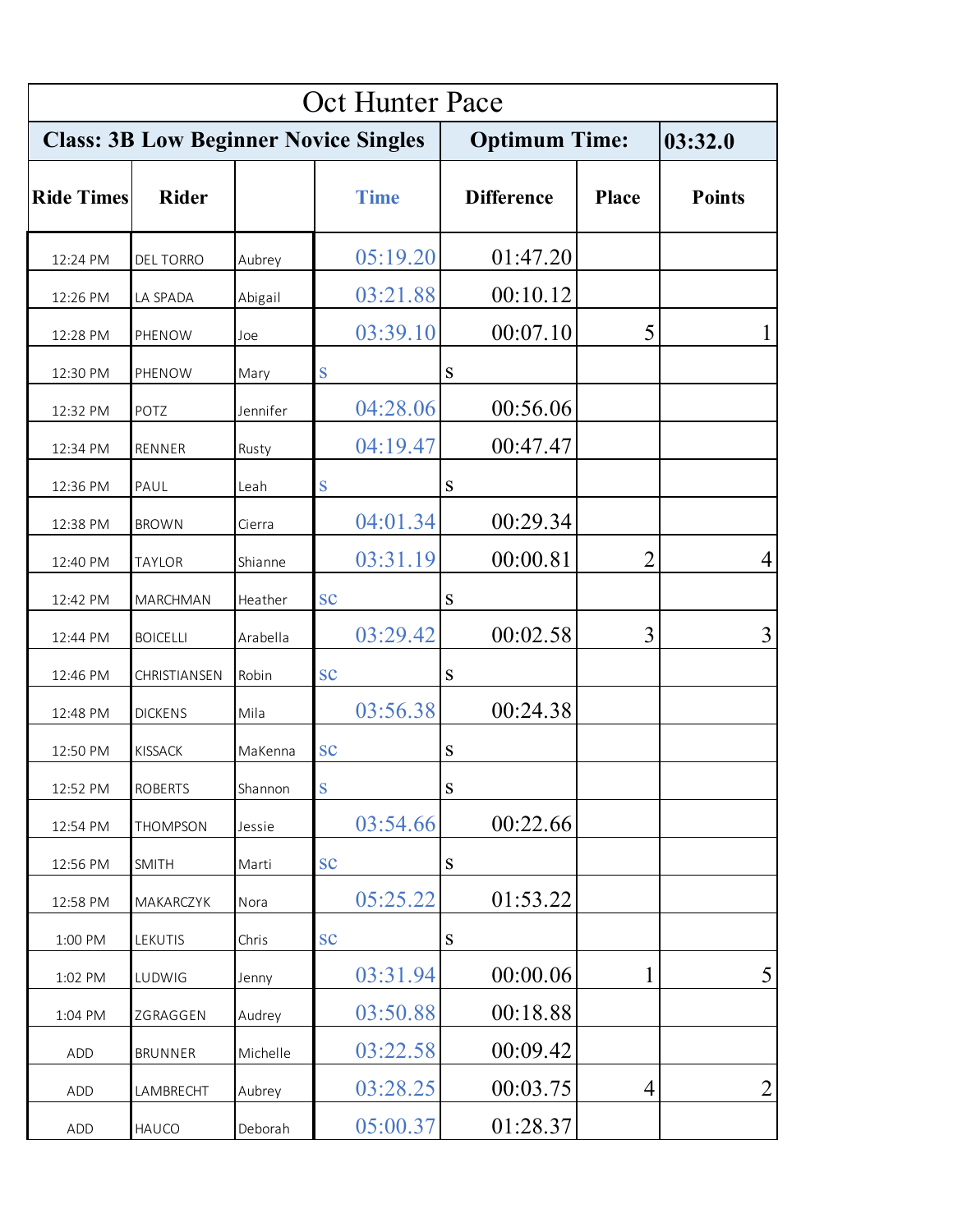|                             | <b>Oct Hunter Pace</b>                      |         |                         |         |             |                   |                |                |  |
|-----------------------------|---------------------------------------------|---------|-------------------------|---------|-------------|-------------------|----------------|----------------|--|
|                             | <b>Class: 4A High Beginner Novice Pairs</b> |         | <b>Optimum</b><br>Time: |         | 03:59.0     |                   |                |                |  |
| <b>Ride</b><br><b>Times</b> | <b>Rider</b>                                |         | <b>Rider</b>            |         | <b>Time</b> | <b>Difference</b> | <b>Place</b>   | <b>Points</b>  |  |
| 1:06 PM                     | <b>DICKENS</b>                              | Mila    | CHRISTENSEN             | Katie   | 06:00.03    | 02:01.030         | $\overline{2}$ |                |  |
| 1:08 PM                     | <b>BROWN</b>                                | Cierra  | LA SPADA                | Abigail | 03:45.25    | 00:13.750         |                | $\overline{2}$ |  |
| 1:10 PM                     | <b>TAYLOR</b>                               | Shianne |                         |         |             |                   |                |                |  |
| ADD                         | PAUL                                        | Leah    | <b>BROWN</b>            | Cierra  | <b>RF</b>   |                   |                |                |  |
| ADD                         | PAUL                                        | Leah    | <b>DEL TORRO</b>        | Aubrey  |             |                   |                |                |  |
| ADD                         |                                             |         |                         |         |             |                   |                |                |  |
| ADD                         |                                             |         |                         |         |             |                   |                |                |  |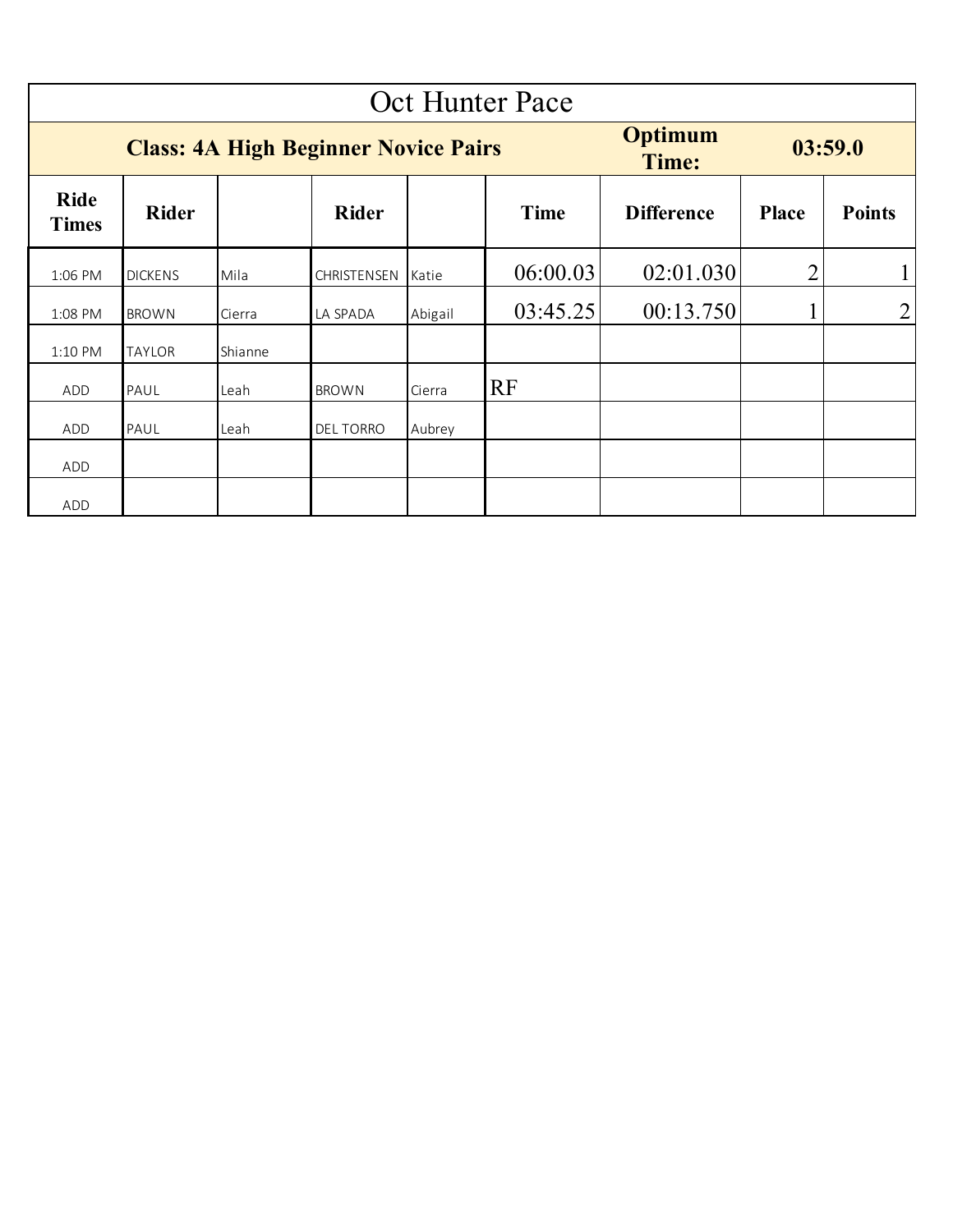| <b>Oct Hunter Pace</b>                                                              |                 |             |             |                   |                |  |  |  |
|-------------------------------------------------------------------------------------|-----------------|-------------|-------------|-------------------|----------------|--|--|--|
| <b>Optimum</b><br><b>Class: 4B High Beginner Novice Singles</b><br>03:59.0<br>Time: |                 |             |             |                   |                |  |  |  |
| <b>Ride Times</b>                                                                   | <b>Rider</b>    |             | <b>Time</b> | <b>Difference</b> | <b>Place</b>   |  |  |  |
| 1:12 PM                                                                             | <b>GLOVER</b>   | Ryan (Finn) | 05:06.10    | 01:07.100         |                |  |  |  |
| 1:14 PM                                                                             | <b>BROWN</b>    | Cierra      | 03:28.28    | 00:30.720         |                |  |  |  |
| 1:16 PM                                                                             | <b>TAYLOR</b>   | Shianne     | 05:16.21    | 01:17.210         |                |  |  |  |
| 1:18 PM                                                                             | <b>DICKENS</b>  | Mila        | 05:36.65    | 01:37.650         |                |  |  |  |
| 1:20 PM                                                                             | CHRISTENSEN     | Katie       | 03:46.53    | 00:12.470         |                |  |  |  |
| 1:22 PM                                                                             | LEKUTIS         | Chris       | S           | S                 |                |  |  |  |
| 1:24 PM                                                                             | ZGRAGGEN        | Audrey      | 03:52.00    | 00:07.000         |                |  |  |  |
| 1:26 PM                                                                             | <b>BRUNNER</b>  | Michelle    | 03:22.22    | 00:36.780         |                |  |  |  |
| 1:28 PM                                                                             | <b>THOMPSON</b> | Matt        | 05:53.21    | 01:54.210         |                |  |  |  |
| 1:30 PM                                                                             | <b>McPHAIL</b>  | Mia         | S           |                   |                |  |  |  |
| 1:32 PM                                                                             | <b>GLOVER</b>   | Ryan (Reed) | 03:43.06    | 00:15.940         | 5              |  |  |  |
| ADD                                                                                 | PAUL            | Leah        |             | S                 |                |  |  |  |
| ADD                                                                                 | LAMBRECHT       | Aubrey      | 03:51.47    | 00:07.530         | $\overline{2}$ |  |  |  |
| <b>ADD</b>                                                                          | LAMBRECHT       | Aubrey      | 03:32.58    | 00:26.420         |                |  |  |  |
| ADD                                                                                 | <b>KIRTH</b>    | Katrina     | 03:50.97    | 00:08.030         | 3              |  |  |  |
| ADD                                                                                 | <b>TAYLOR</b>   | Shianne     | 05:24.94    | 01:25.940         |                |  |  |  |
| ADD                                                                                 | <b>THOMPSON</b> | Matt        | 03:40.50    | 00:18.500         |                |  |  |  |